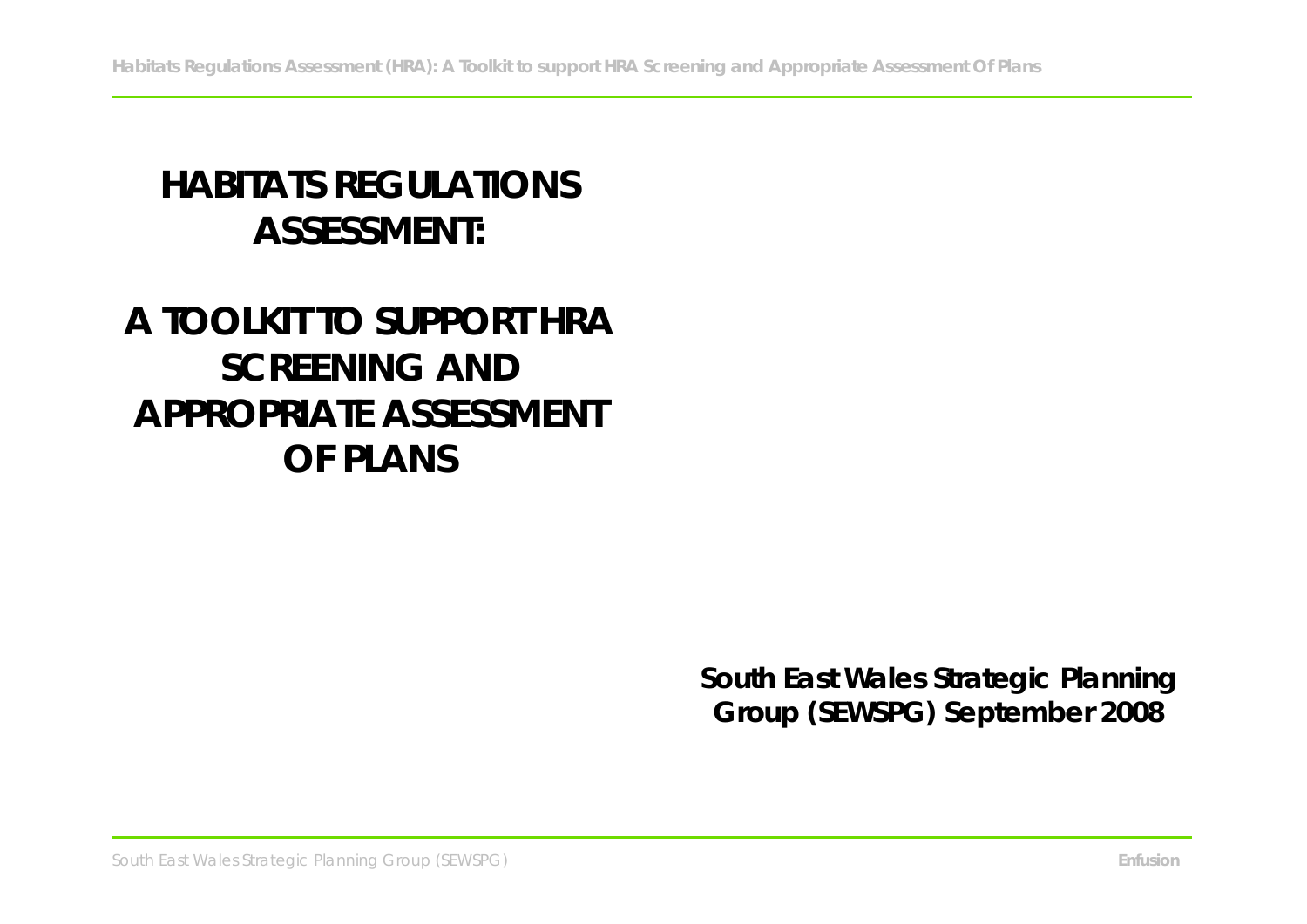# **CONTENTS**

# **INTRODUCTION TO THE TOOLKIT**

**Structure of the Toolkit** 

# **INTRODUCTION TO HRA**

- **Background to HRA**
- **Guidance & Legislation**
- **Timing, Consultation**

## **HRA SCREENING**

Introduction Screening: Key Tasks Site Identification Site Characterisation

- **Qualifying Interests**
- **Conservation Objectives**
- **Condition Status**
- Key Environmental Conditions (factors that support site integrity)
- **Vulnerabilities (pressures and trends)**

Plan review and identification of likely impacts Plans, Programmes and Projects In-Combination Screening Decision Pre-Report Consultation Next Stages (AA Scope) HRA Screening Report Consultation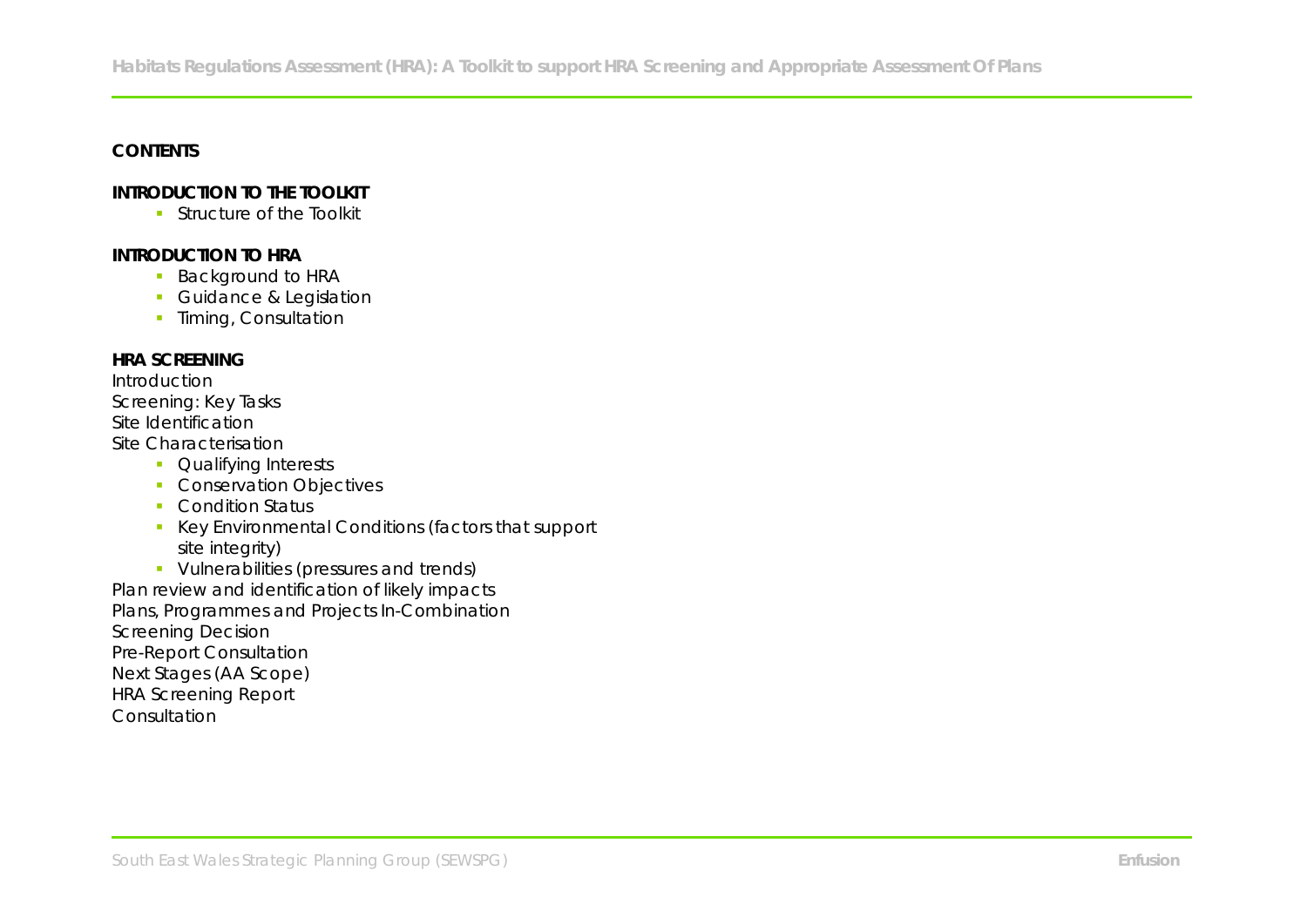#### **APPROPRIATE ASSESSMENT**

Introduction Appropriate Assessment (AA) Key Tasks Scoping and Additional Information Gathering Assessing the Impacts (in-combination) – AA Mitigation Measures (avoidance) AA Conclusions & Recommendations **Consultation** Remaining Adverse Effects on Site Integrity Alternative Solutions Imperative Reasons of Overriding Public Interest ((IROPI)

#### **INFORMATION DATABASE**

European Sites within Local Authority Boundaries & Buffer Zones European Site Characterisation Background Environmental Conditions &Trends – Air Quality Plans, Programmes and Projects Effects (in-Combination) Generic Development Types – Effects (Direct, Indirect,

Cumulative) References & Bibliography, Glossary

#### **TEMPLATES**

Policy Screening Template Significant Effects Screening Template (incorporating In-Combination Assessment) Appropriate Assessment Template Consultation Record HRA Screening Report Template HRA Appropriate Assessment Report Template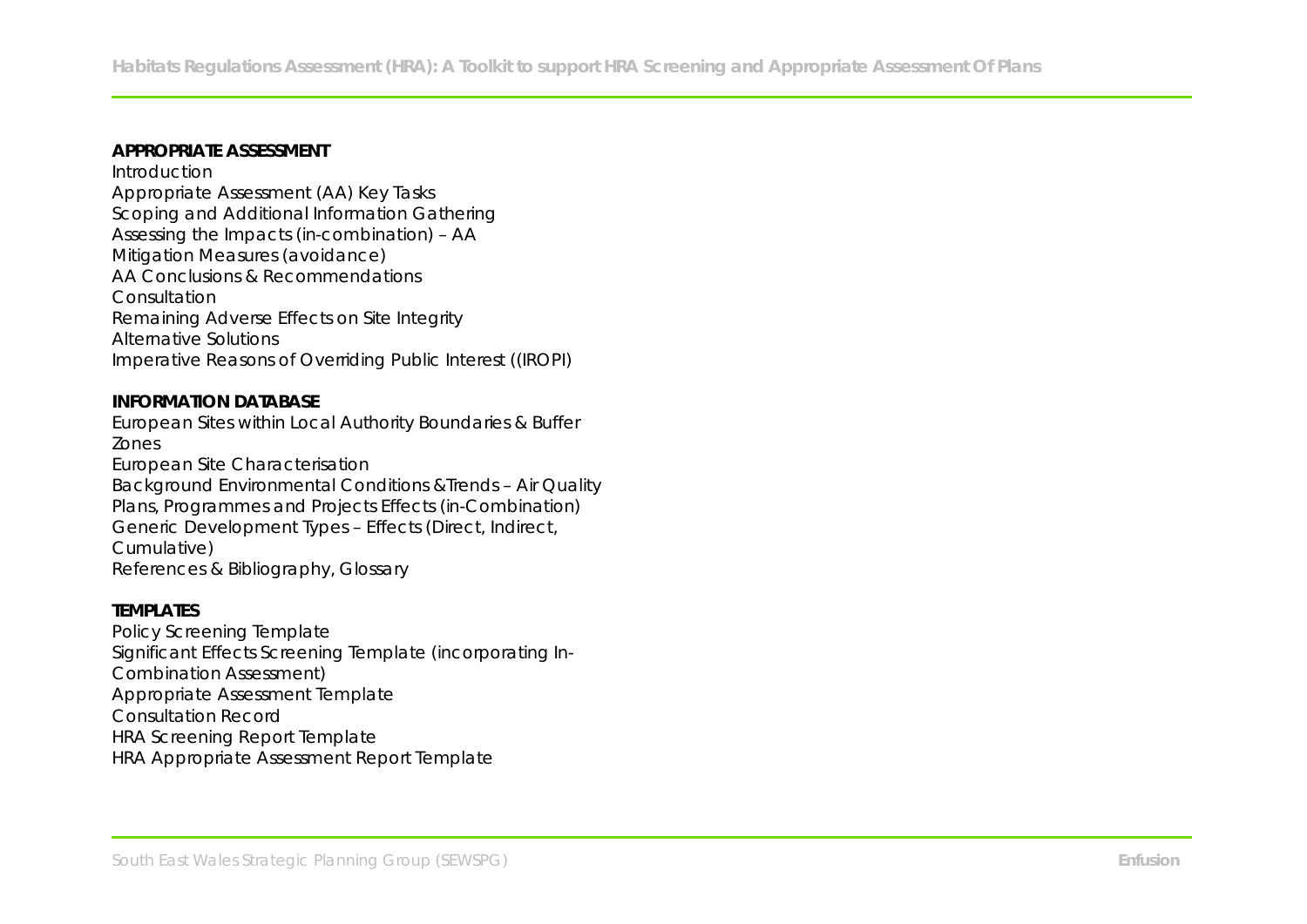# **INTRODUCTION TO THE TOOLKIT**

This Toolkit has been produced By Enfusion Ltd to provide the members of the South East Wales Strategic Planning Group (SEWSPG) with a simple, clear, systematic method to support planners in the completion of robust and compliant Habitats Regulations Assessment (HRA) Screening and full Appropriate Assessment if necessary.

The Toolkit comprises a shared information database and standardised guidance, including assessment and reporting templates to support the delivery and completion of the HRA process. It is designed for the practitioner to use and the focus is on providing a simple, concise and logical path through the process.

The Toolkit has been produced in the context of a changing regulatory environment and prior to the publication of final guidance from the Welsh Assembly Government (WAG). It is also recognised that HRA of spatial plans is a rapidly evolving discipline that currently lacks a history of case decisions against which contentious or uncertain questions on HRA can be assessed.

The Toolkit, therefore, provides guidance that is based on experience to date, and that references available official and independent guidance on the HRA of spatial plans. Where detailed or useful guidance already exists, this work is referenced rather than repeated within the Toolkit. In all situations where there is uncertainty or specialist advice is

required, officers are advised to seek expert help from the Statutory Body, Countryside Council for Wales and suitably qualified consultants.

**Structure of the Toolkit**

The Toolkit is organised into five main sections:

**Section One: Introduction** provides an introduction to HRA and outlines the key legislation and guidance available to support the process

**Section Two: HRA Screening** describes the key stages for undertaking a HRA screening in order to come to a screening decision/ opinion

**Section Three: Appropriate Assessment** works through the stages necessary to complete the Appropriate Assessment stage of a HRA

**Section Four: Information Database** provides core information to support the HRA Screening and Appropriate Assessment stages including site characterisations for Natura 2000 sites in the South East Wales area and an assessment of other plans and programmes relevant to the HRA process

**Section Five: Templates** provides standardised templates to support HRA screening and the Appropriate Assessment stage of the HRA as necessary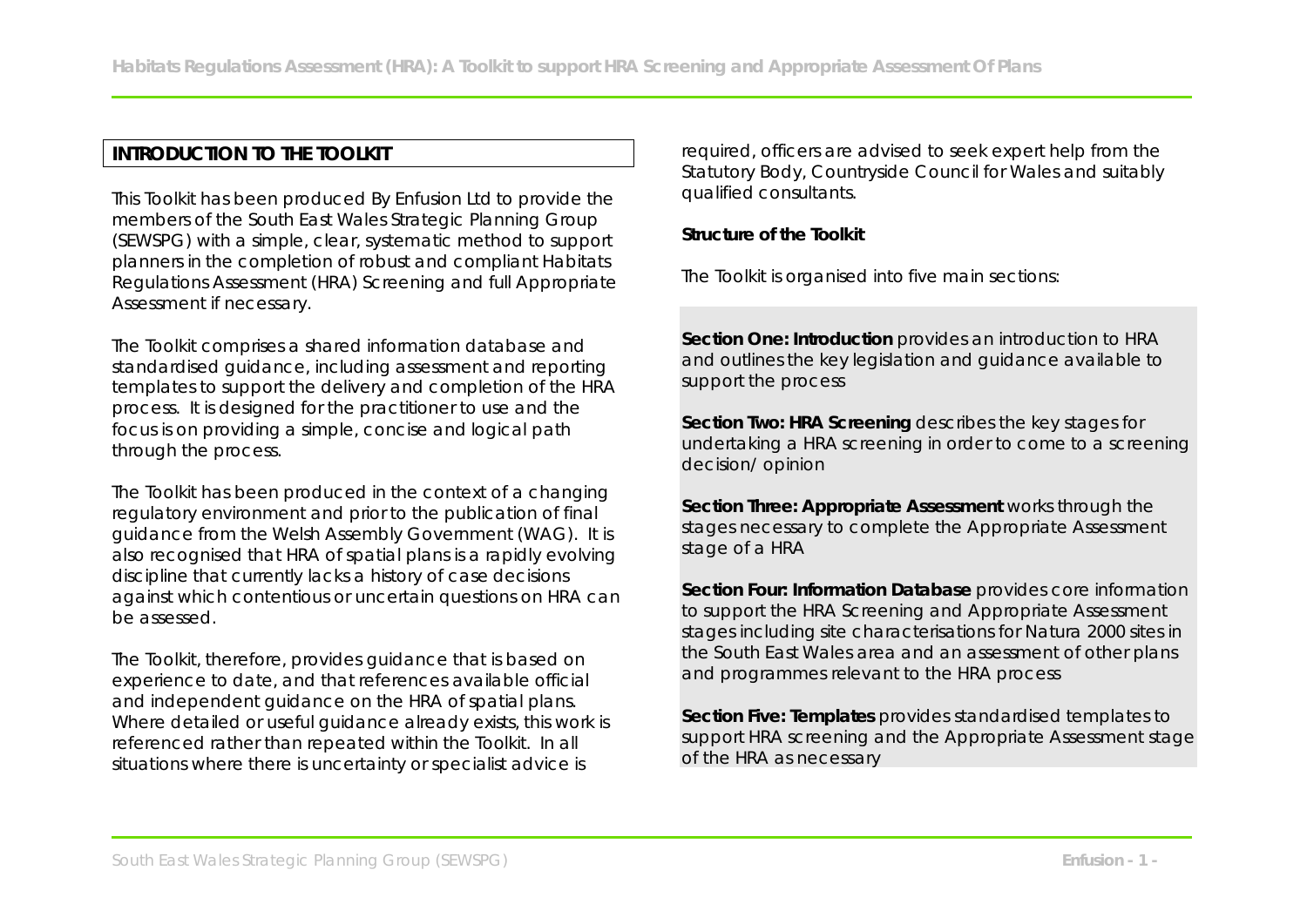# **INTRODUCTION TO HRA**

# **Background to HRA**

Habitats Regulations Assessment (HRA) is the process that competent authorities must undertake to consider whether a proposed development plan or programme is likely to have significant effects on a European site designated for its nature conservation interest.1 HRA is often referred to as 'Appropriate Assessment' (AA) although the requirement for AA is first determined by an initial 'Screening' stage undertaken as part of the full HRA.

## **Legislation & Guidance**

 $\overline{a}$ 

The European Directive (92/43/EEC) on the Conservation of Natural Habitats and Wild Flora and Fauna (the **Habitats Directive**) protects habitats and species of European nature conservation importance. The Habitats Directive establishes a network of internationally important sites designated for their ecological status. These are referred to as Natura 2000 (N2K) sites or European Sites, and comprise:

> **Special Areas of Conservation (SAC**) designated under the Habitats Directive including candidate SACs (cSAC)

 **Special Protection Areas (SPAs)** designated under Council Directive 79/409/EEC on the conservation of wild birds the Birds Directive

In addition, the Welsh Assembly Government (WAG) expects authorities to treat the following as European Sites:

- **potential Special Protection Areas (pSPA)**;
- **Ramsar Sites designated under the Ramsar** Convention on Wetlands of International Importance, and
- **Offshore Marine Sites (OMS) when designated**

It is Articles 6 (3) and 6 (4) of the Habitats Directive that require AA to be undertaken on proposed plans or projects which are not necessary for the management of the site but which are likely to have a significant effect on one or more European sites either individually, or in combination with other plans and projects.

In 2007, this requirement was transposed into UK law in Part IVA of the Habitats Regulations (The Conservation (Natural Habitats, & c.)(Amendment) (England and Wales) Regulations 2007). These regulations require the application of HRA to all land use plans.

<sup>1</sup> HRA is also applicable at a project level where it is typically carried out in more detail.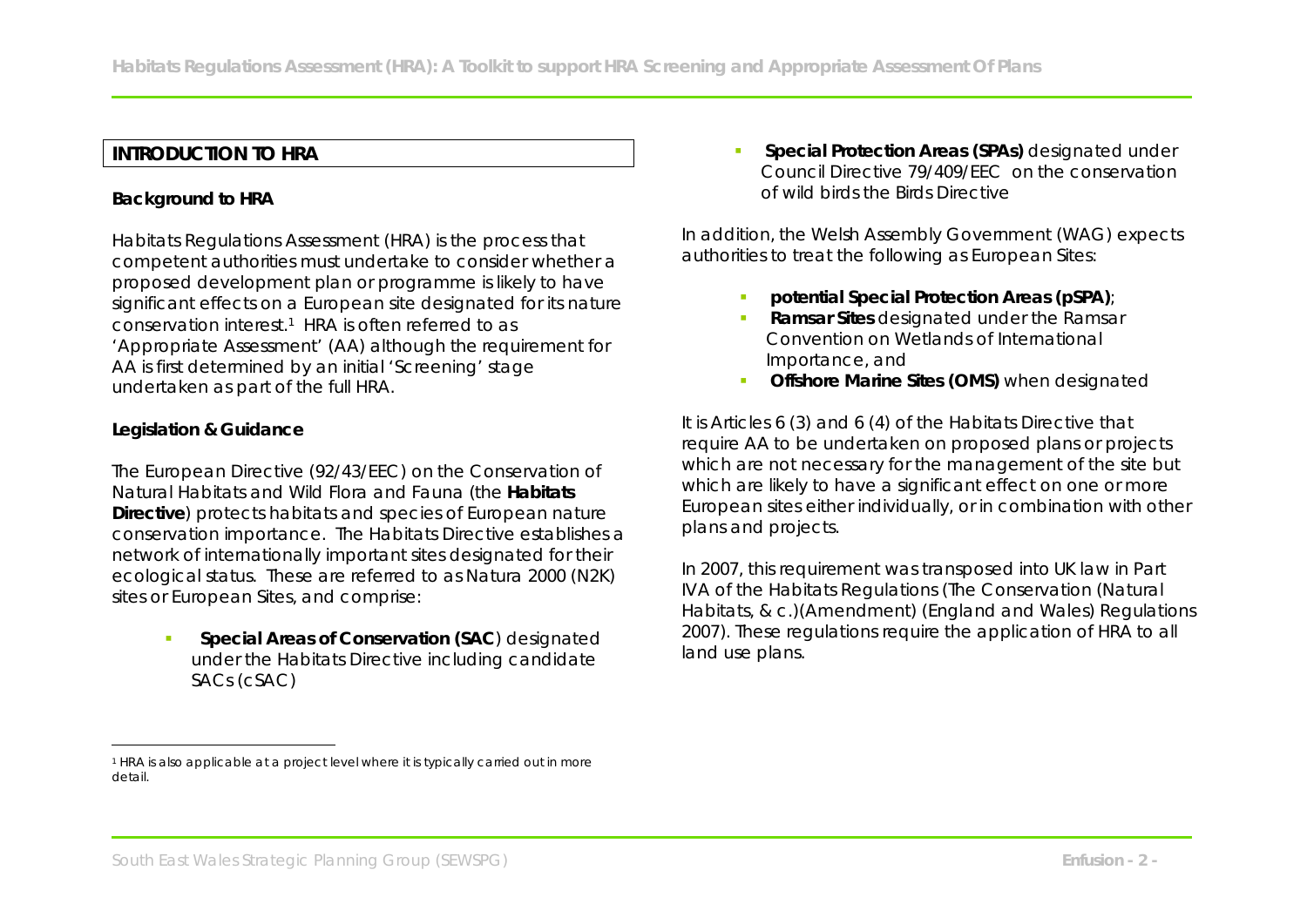# **Guidance**

The Habitats Directive and the Habitats Regulations set the requirement for HRA but do not prescribe how HRA/AA should be undertaken. Draft guidance for the HRA of Plans in Wales 'The Assessment of Development Plans in Wales under the Provisions of the Habitats Regulations', has been produced by WAG as an Annex to the Technical Advice Notes (TAN)5 (David Tyldesley and Associates, October 2006). The final WAG guidance is due in 2008.

Additional guidance on HRA of plans has been produced for Local Authorities in England by the Department for Communities and Local Government (DCLG) and by independently by consultants to support planners & practitioners more widely. A list of the additional available guidance is provided in **References & Bibliography** in the Information Database section of this toolkit.

The methods and approach outlined in this Toolkit are based on the current WAG guidance and emergent practice which recommends that HRA is approached in three main stages:

**HRA: KEY STAGES (see Table 1)**

- **STAGE 1:** Screening for Likely Significant Effect
- **STAGE 2:** Appropriate Assessment
- **STAGE 3:** Procedures where Significant Effect on the Integrity of International Sites Remains

# **Timing**

HRA should be undertaken as early as possible in the plan making process alongside other assessment processes (Strategic Environmental Assessment/ Sustainability Appraisal) so that it informs and guides decision making. Where plans are already underway HRA should be undertaken at the earliest opportunity with a view to formalising the HRA documentation at the pre-deposit consultation and deposit stages of the Local Development Plan (LDP).

## **Consultation**

The competent authority should take advice from and consult with the Statutory Body Countryside Council for Wales (CCW) throughout the HRA process. It is also recommended that the Environment Agency Wales (EAW) and local authority ecologists are included as consultees as necessary.

Public consultation is a discretionary requirement for HRA however, good practice indicates that HRA reports be made available alongside public consultation on the LDP.

# **HINTS & TIPS!**

- **Begin early**
- **Seek advice from and consult with CCW and wider stakeholders**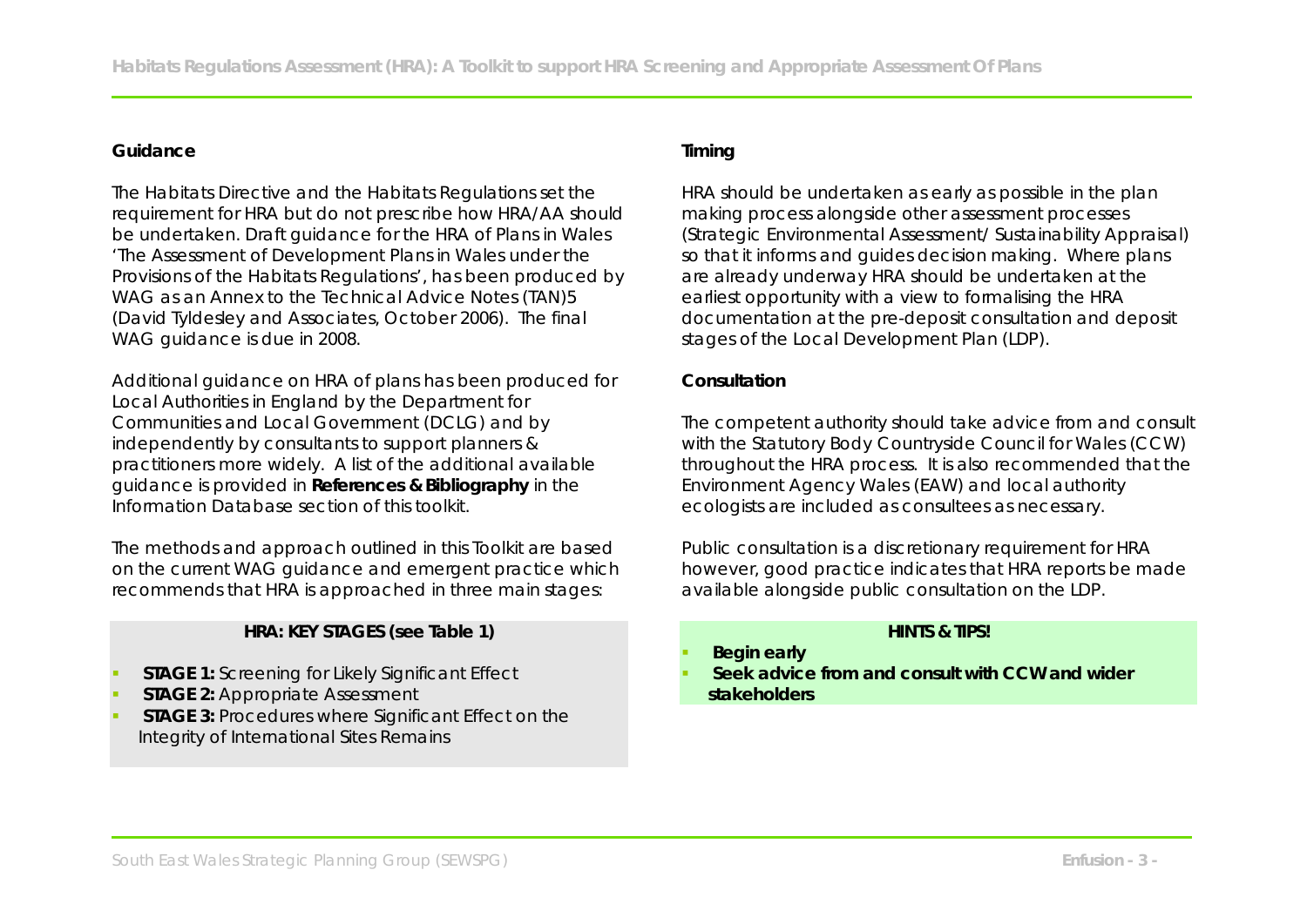| Table 1                                                                |                                                                                                                                                                                                                                                                                                                                                                                                                                                                                                                                                                                                                                                                                                                                                                                                                           | Table 1                                                                                                                                                                                                                                                                                                                                                                                                                                                                                                                                                                                                                                                                                                                                                                                                                            |
|------------------------------------------------------------------------|---------------------------------------------------------------------------------------------------------------------------------------------------------------------------------------------------------------------------------------------------------------------------------------------------------------------------------------------------------------------------------------------------------------------------------------------------------------------------------------------------------------------------------------------------------------------------------------------------------------------------------------------------------------------------------------------------------------------------------------------------------------------------------------------------------------------------|------------------------------------------------------------------------------------------------------------------------------------------------------------------------------------------------------------------------------------------------------------------------------------------------------------------------------------------------------------------------------------------------------------------------------------------------------------------------------------------------------------------------------------------------------------------------------------------------------------------------------------------------------------------------------------------------------------------------------------------------------------------------------------------------------------------------------------|
| Habitats Regulations Assessment: Key Stages                            |                                                                                                                                                                                                                                                                                                                                                                                                                                                                                                                                                                                                                                                                                                                                                                                                                           | Habitats Regulations Assessment: Key Stages                                                                                                                                                                                                                                                                                                                                                                                                                                                                                                                                                                                                                                                                                                                                                                                        |
| Stage 1<br>Screening<br>for likely<br>significant<br>effect<br>Stage 2 | Identify international sites in and around the<br>$\blacksquare$<br>plan/ strategy area in search area/ buffer zone<br>agreed with the Statutory Body the Countryside<br><b>Council for Wales</b><br>Examine conservation objectives of the interest<br>feature(s)(where available)<br>Review LDP policies and proposals and consider<br>potential effects on European sites (magnitude,<br>duration, location, extent)<br>Examine other plans and programmes that<br>$\blacksquare$<br>could contribute to 'in combination' effects<br>Produce Screening Assessment<br>If no effects likely - report no significant effect<br>$\mathcal{L}_{\mathcal{A}}$<br>(taking advice from CCW as necessary).<br>If effects are judged likely or uncertainty exists -<br>the precautionary principle applies proceed to<br>stage 2 | Complete additional scoping work including<br>the collation of further information on sites as<br>necessary to evaluate impact in light of<br>conservation objectives<br>Appropriate<br>Agree scope and method of AA with CCW<br>Assessment<br>Consider how plan 'in combination' with other<br>plans and programmes will interact when<br>implemented (the Appropriate Assessment)<br>Consider how effect on integrity of site could be<br>avoided by changes to plan and the<br>consideration of alternatives<br>Develop mitigation measures (including<br>timescale and mechanisms)<br>Report outcomes of AA including mitigation<br>measures, consult with CCW and wider [public]<br>stakeholders as necessary<br>If plan will not significantly effect European site<br>proceed without further reference to Habitats<br>Regs |
|                                                                        |                                                                                                                                                                                                                                                                                                                                                                                                                                                                                                                                                                                                                                                                                                                                                                                                                           | If effects or uncertainty remain following the<br>consideration of alternatives and development<br>of mitigations proceed to stage 3                                                                                                                                                                                                                                                                                                                                                                                                                                                                                                                                                                                                                                                                                               |

**Stage 3**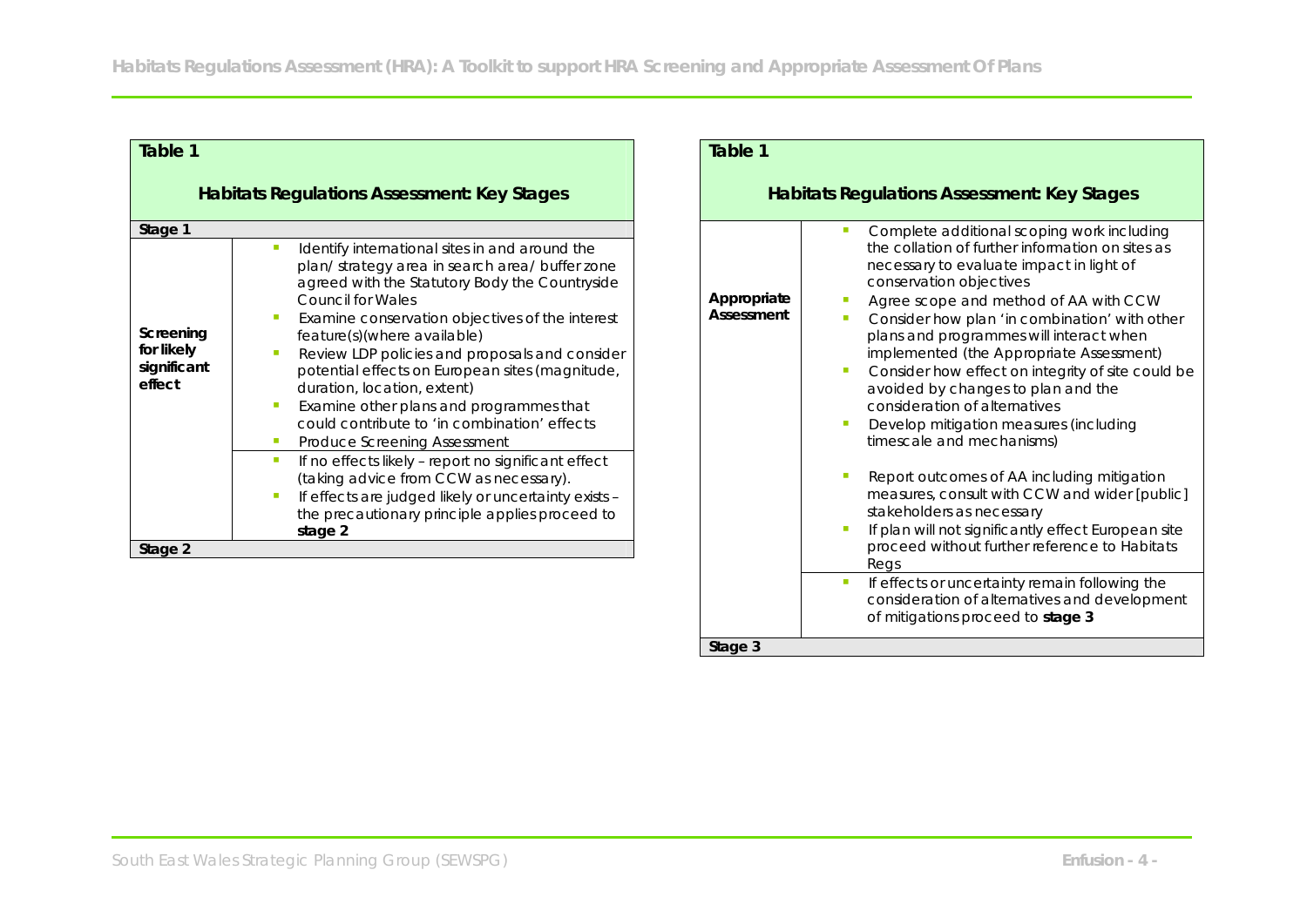| Table 1                                                                                          |                                                                                                                                                                                                                                                                                                                                            |  |  |
|--------------------------------------------------------------------------------------------------|--------------------------------------------------------------------------------------------------------------------------------------------------------------------------------------------------------------------------------------------------------------------------------------------------------------------------------------------|--|--|
| Habitats Regulations Assessment: Key Stages                                                      |                                                                                                                                                                                                                                                                                                                                            |  |  |
| Procedures<br>where<br>significant<br>effect on<br>integrity of<br>international<br>site remains | Consider alternative solutions, delete from plan<br>or modify<br>Consider if priority species/ habitats affected<br>Identify 'imperative reasons of overriding public<br>interest' (IROPI) economic, social,<br>environmental, human health, public safety<br>Notify Welsh Assembly Government<br>Develop and secure compensatory measures |  |  |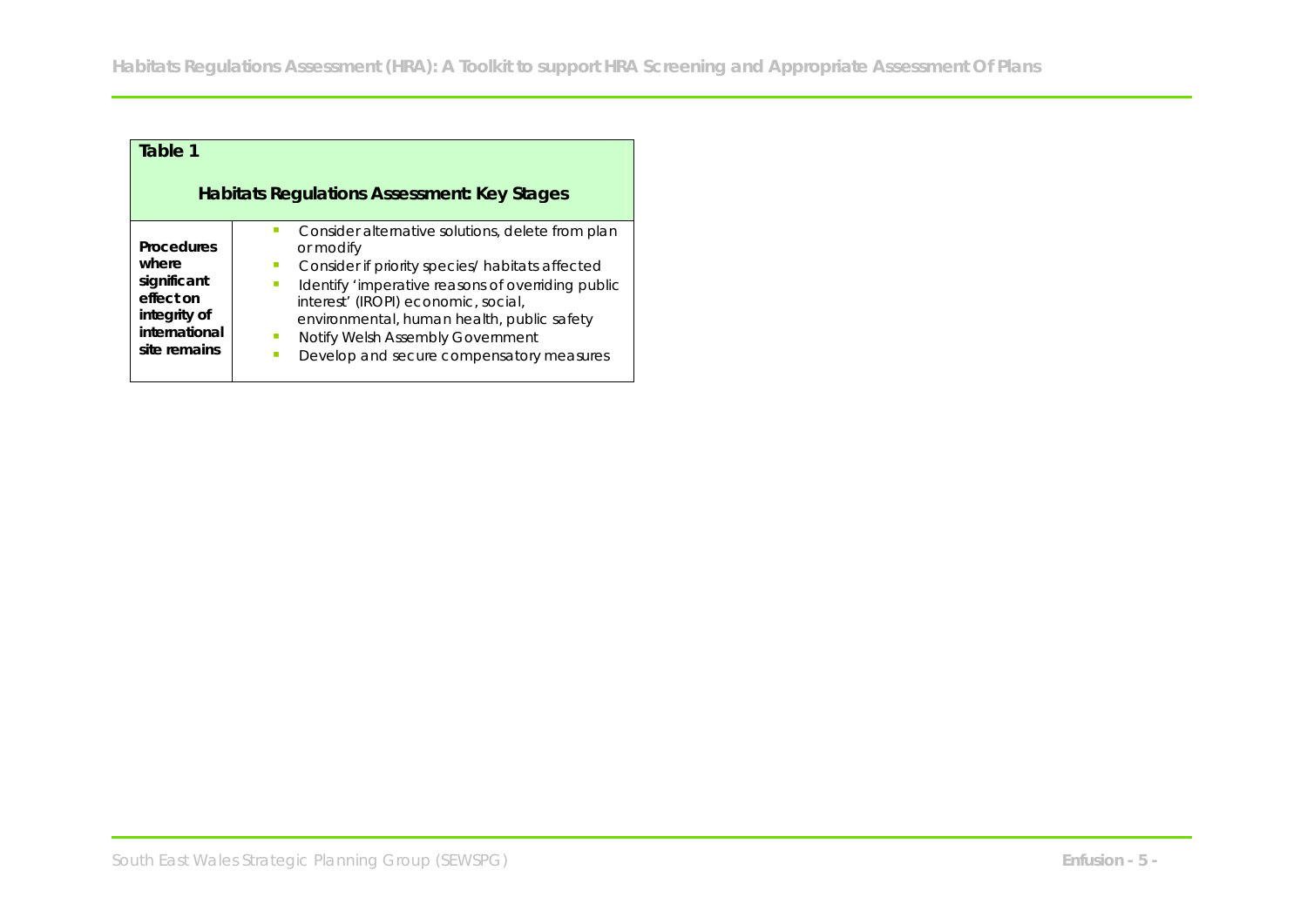# **HRA SCREENING**

### **Introduction**

The purpose of 'Screening' is to make an initial evaluation of the Plan's potential effects on one or more European sites in order to determine whether or not a more detailed Appropriate Assessment is required. The detail and depth of information gathered for a Screening should be sufficient to allow an informed decision to be reached. The WAG guidance supports a more 'front loaded' approach where information gathered at the Screening is substantive and sufficient to support subsequent more detailed assessment if required.

## **Screening: Key Tasks**

The process of Screening can be broken down into four main task areas. Each Task is outlined in more detail below.

## **HRA Screening: Key Tasks**

- **Task 1**: Identification & Characterisation of European Sites
- **Task 2**: Review and screening of Development Plan to identify potential impacts and likely effects on European **Sites**
- **Task 3:** Consideration of other plans and projects that may act 'in-combination'
- **Task 4**: Screening Assessment, recording the opinion and the supporting information and analysis

## **Task 1: Identification & Characterisation of European Sites**

**Identification of European Sites**

The first stage of the Screening process is to identify the European sites both within and outside the plan area that may be affected by the plan.

HRAs published to date have typically considered European sites with a 10-15km boundary around the plan area. It is important to remember however, that distance in itself is not a definitive guide to the likelihood or severity of an impact [inaccessibility/ remoteness is typically more relevant] as factors such as the prevailing wind direction, river flow and ground water flow direction will all have a bearing on the relative distance at which an impact can occur. This means that a plan directing development some distance away (i.e. beyond 15km) from a European Site could still have effects on the site and therefore, needs to be considered as part of the screening process. CCW advice should be sought on which European sites are to be included in the Screening.

# **INFORMATION DATABASE**

 For each Authority with the SEWSPG area **European sites within individual plan area boundaries and within a 15km search area** are identified in the Information Database.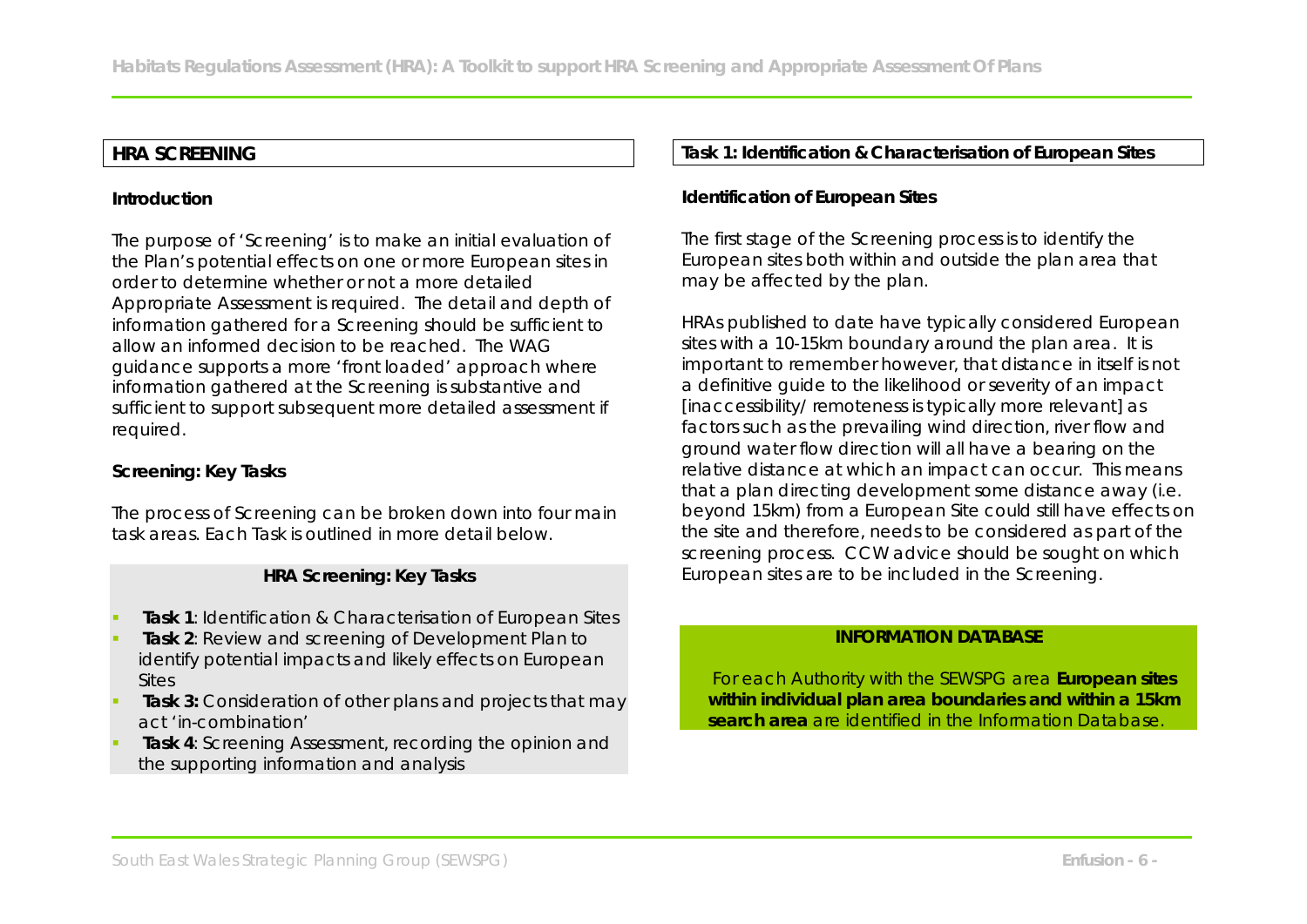## **Characterisation of European Sites**

The aim of European site characterisation is to understand the nature of the site and the reasons for its designation. This involves gathering data on a number of key factors; the Sites':

- **Cualifying Interests**
- **Conservation Objectives**
- **Condition Status**
- Key Environmental Conditions (factors that support site integrity)
- **•** Vulnerabilities (pressures and trends affecting site integrity)

**Qualifying Features** will be an Annex I habitats listed under the Habitats Directive or an Annex II species as listed under the Directive. Bird species protected under Article 4.1, 4.2 and Annex I of the Birds Directive are also qualifying features. For Ramsar sites it is any feature listed under the criteria of the Ramsar Convention.

**Conservation Objectives** are set out in the Core Management Plans for European sites produced by CCW. The role of the Conservation Objectives is to deliver against the aims of the Habitats Directives: to achieve the maintenance, or where appropriate the restoration of the 'favourable conservation status' of habitats and species features for which SACs and SPAs are designated

## **HINTS & TIPS!**

**Qualifying Features** information can be accessed through the JNCC website www.jncc.gov.uk and in CCW Core Management Plans for European sites, which also include details of site **Conservation Objectives**  http://www.ccw.gov.uk/landscape--wildlife/protecting-ourlandscape/special-sites-project-landing.aspx

**Condition Status** is described by CCW as 'a description of the state of a [site] feature that comprises both its condition and the state of factors likely to affect it'. In other words it tells you both how a site is currently faring and what its future prospects are. Condition assessment to determine status (e.g. favourable, unfavourable) is undertaken by CCW and the information is provided in the Core Management Plans.

**Key Environmental Conditions** information provides background on factors, be they physical (e.g. ground water flow) or anthropogenic (e.g. farming practices, grazing regimes) that serve to provide the core environmental conditions necessary to support site integrity. Wider environmental trends (e.g. background air quality) also provide valuable contextual information.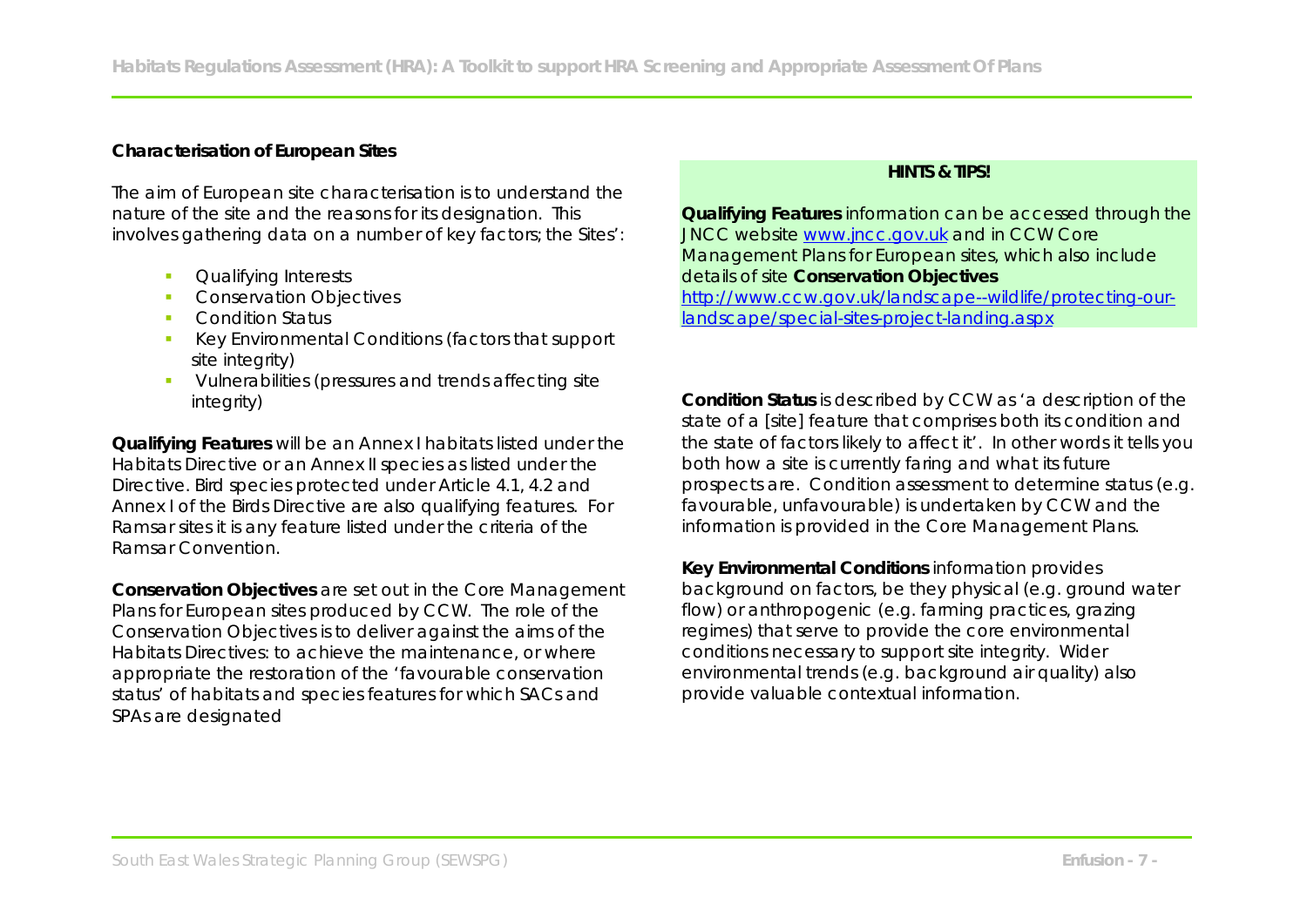**Vulnerabilities (existing pressures and trends)** are linked to the key environmental conditions information and focus specifically on areas of sensitivity for sites by identifying threats (e.g. scrub encroachment, predation from domestic pets).

## **INFORMATION DATABASE**

**Full characterisations for all the European sites** within the SEWSPG area and in a 15km area around the Authorities' boundaries are provided in the **Information Database Section** **Task 2**: **Review and screening of Development Plan to identify potential impacts and likely effects on European Sites**

Screening Task 2 involves reviewing the Development Plan and considering the potential impacts arising and their likely effects on the identified European Sites at a strategic level.

A review of the Development Plan should firstly identify:

- its purpose/aims/objectives
- its spatial extent and the period of implementation
- any known development allocations including the quanta of development (e.g. housing, highway, industrial/ employment)

The Plan should then be screened at a strategic level to determine which policies have the potential for significant effect on the European Sites identified at Task 1. A **template** for screening the plan is provided in the **Information Database**. The screening is directed by a set of criteria designed to help you consider whether or not the plan [in implementation] is likely to result in significant effects.

The purpose of this 'plan level' screening is to assist in determining whether or not the plan on its own is likely to have a significant effect and to ensure that the HRA screening stage overall focuses on those elements of the plan where significant effects are most likely. The outcome of this task should be a clearer view of which elements of the plan have the potential to generate effects that may be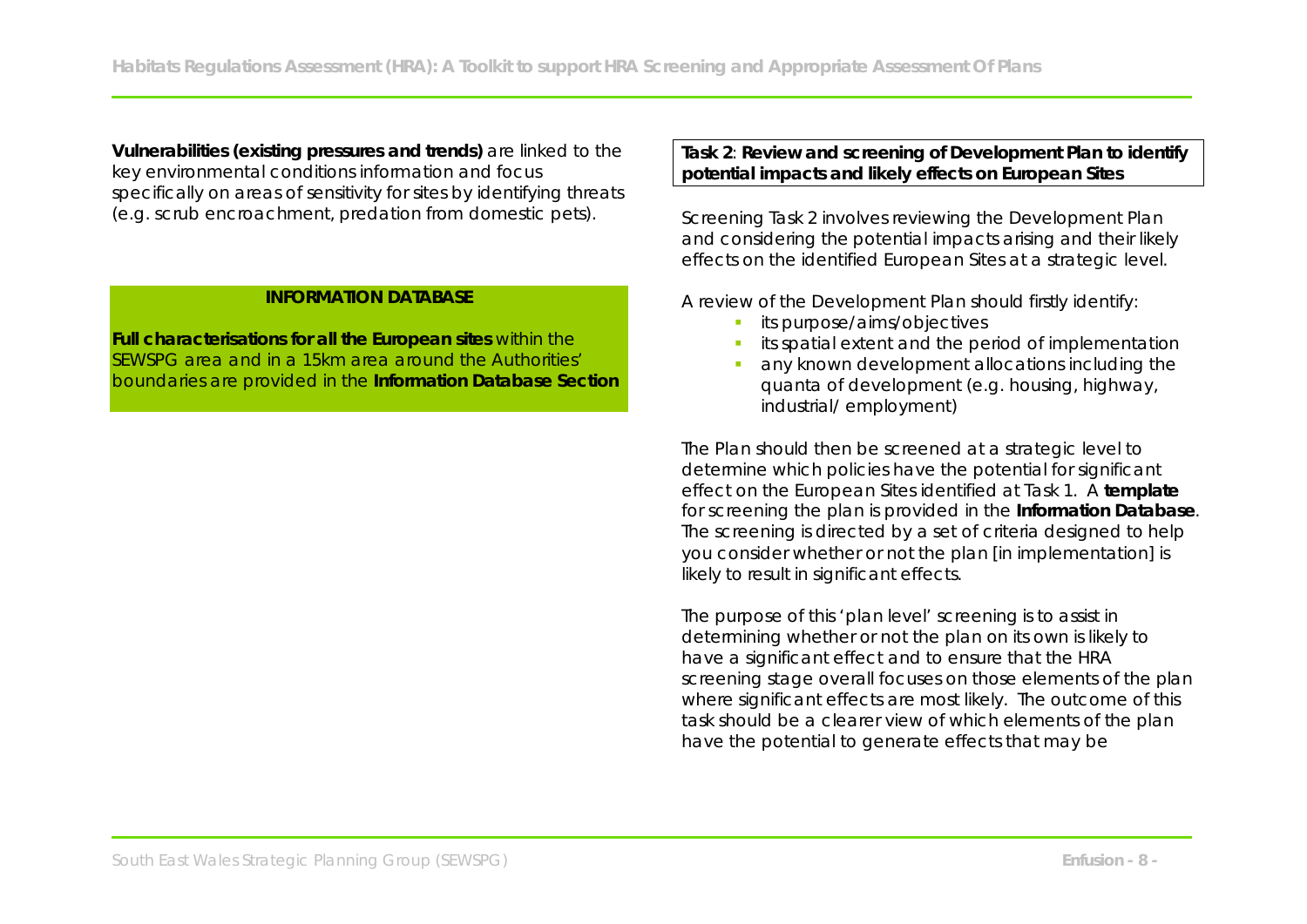significant for European Sites, and which elements can be screened out from further consideration.

## **HINTS & TIPS!**

**Screening of plan policies can be used as an early & iterative tool to inform plan development**

**Task 3: Consideration of other plans and projects that may act 'in-combination'**

A key requirement of the Habitats Directive is to determine whether the Plan is likely to have a significant effect when considered in combination with other plans and projects. The main driver for addressing plans in combination is ensuring that cumulative effects are captured. For example, the effects of a plan on air quality may be insignificant when considered alone, but when combined with the effects of increased air pollution from other plans, may lead to significant adverse impacts on site integrity.

**Plans & Project to Consider**

Determining which plans and projects to consider requires a pragmatic approach given the nature and scale of development occurring at any one time in the South East Wales Region. Existing official guidance suggests focusing on other development plans, sectoral plans and significant project directing spatial development in the region. Examples include:

- The Wales Spatial Plan Update
- Adjacent Local Development Plans
- Sectoral plans, e.g. waste and transport
- Strategies that set the framework for, or will have a strong influence on, project level decisions e.g. Tourism Strategies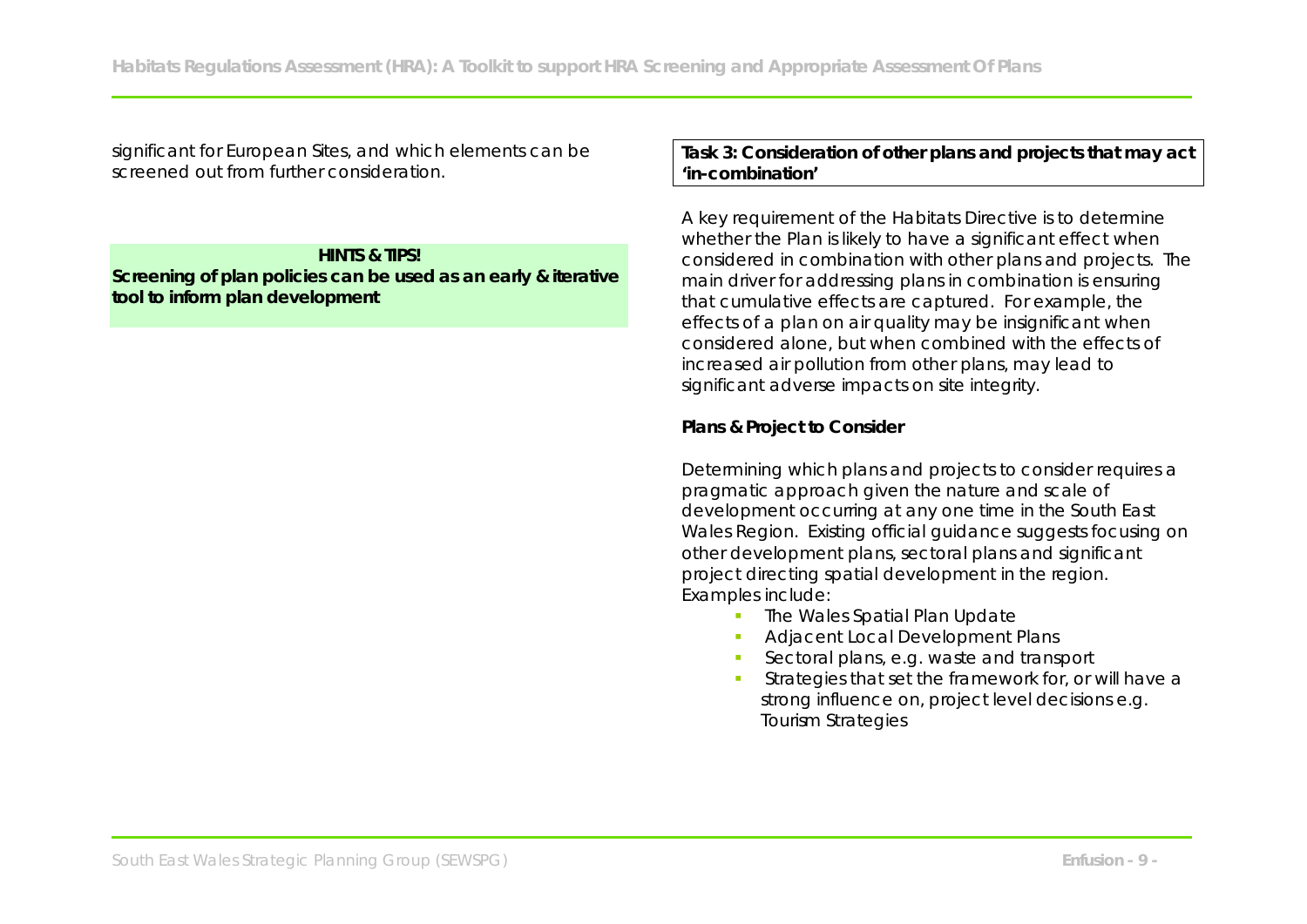# **INFORMATION DATABASE**

A core list of key plans, programmes, projects and strategies relevant to the South East Wales Planning Authorities have been **reviewed for the purposes of 'in-combination' assessment**. Full details, including the potential effects arising are identified in the Information Database.

There is no single agreed method for addressing the issue of in-combination effects, however, current practice and available guidance suggests a staged approach which takes into account the following:

- **a**) if it can be clearly demonstrated that the plan will not result in any effects at all that are relevant to European site integrity then the plan should proceed without considering the HRA requirement (including the in-combination test) further
- b) if there are identified effects arising from the plan, even if they are perceived as minor and not likely to have a significant effect on the European Site[s] alone, then these effects must be considered 'incombination' with the effects arising from other plans and projects

**Task 4**: **Screening Assessment, recording the opinion and the supporting information and analysis**

Task 4, the Screening Assessment, is where the information gained through Tasks 1-3 is brought together to inform the Screening Opinion.

This means considering:

- The information gathered on the European sites
- The review of the Plan and its likely impacts (including the findings of the Plan screening, as these are the policy proposals that you will be considering further in your Screening Assessment)
- The review of other relevant plans, programmes, projects and strategies

The core part of the assessment process involves taking a view of the impacts arising from the plans (and incombination plans) and determining whether or not the effects of these impacts will be significant when considered against the factors necessary to support the integrity of a European site.

The process of considering and recording this information is captured in the **Significant Effects Screening Template** which is provided in the **Information Database.** This template presents a transparent method of recording how the analysis of significant effects has been considered, including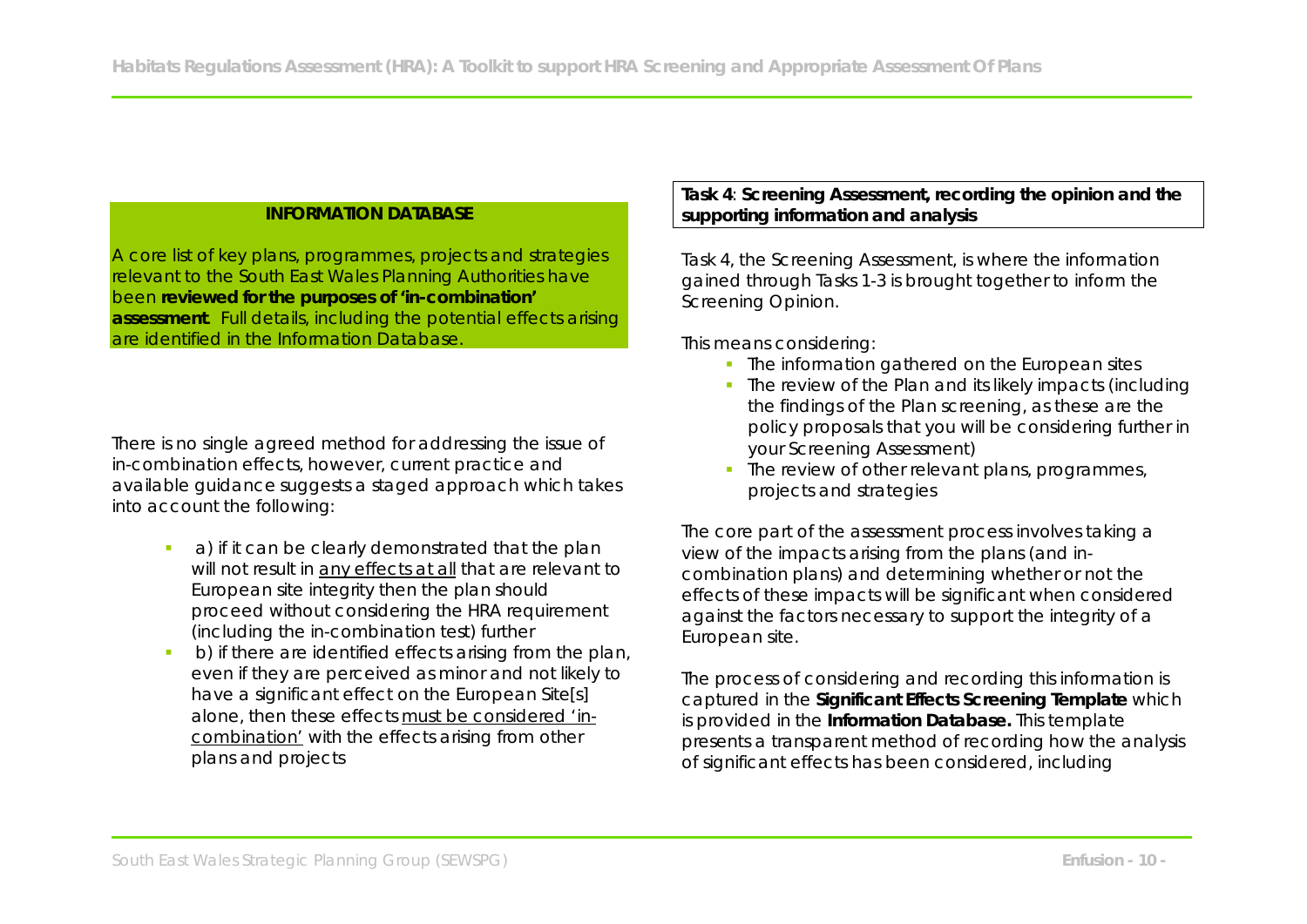demonstrating that the 'in-combination' requirement has been dealt with.

#### **HINTS & TIPS!**

#### **What is significant?**

Significance is typically a determined by considering the following factors in relation to the effect:

- **Extent** will the effect be localised or occur across the whole site?
- **Complexity** is the impact pathway direct or are there potentially multiple routes?
- **Probability** how likely is it that the effect will occur ?
- **Duration** how long is the effect likely to last?
- **Frequency** is the effect likely to occur on a regular basis?
- **Reversibility**  will the effect be temporary or permanent?

#### **Screening Decision**

The **Significant Effects Screening Template** provides the main record of your screening analysis. At this point you will have determined whether the effects you identified in Tasks 2 3 in

relation to the sites characterised in Task 1 are: significant; are not significant; or are uncertain.

It is useful to record these findings in a short descriptive narrative as part of your screening report. See the **Templates Section** of this toolkit for the **HRA Screening Report** template.

#### **Pre Report Consultation**

At this stage is it good practice, prior to the production of the Screening report, to discuss your findings with CCW (and EAW as necessary). This allows you to take regard of CCW's opinion prior to any wider consultation. Additional comments can then be addressed and incorporated into the report prior to publication.

If your finding is one of 'no significant effect' then the completion of the HRA Screening Report concludes the HRA process for your plan. You should ensure that your report is supported by a formal written consultation commentary from CCW confirming your conclusions. If your findings suggest the potential for significant effect at one or more European Sites, or uncertainty remains, then the precautionary principle applies and you should proceed to the more detailed 'Appropriate Assessment' stage of the HRA process.

**Next Stages (AA Scope**)

If you have determined that a more detailed Appropriate Assessment (AA) is required, then it is useful to agree the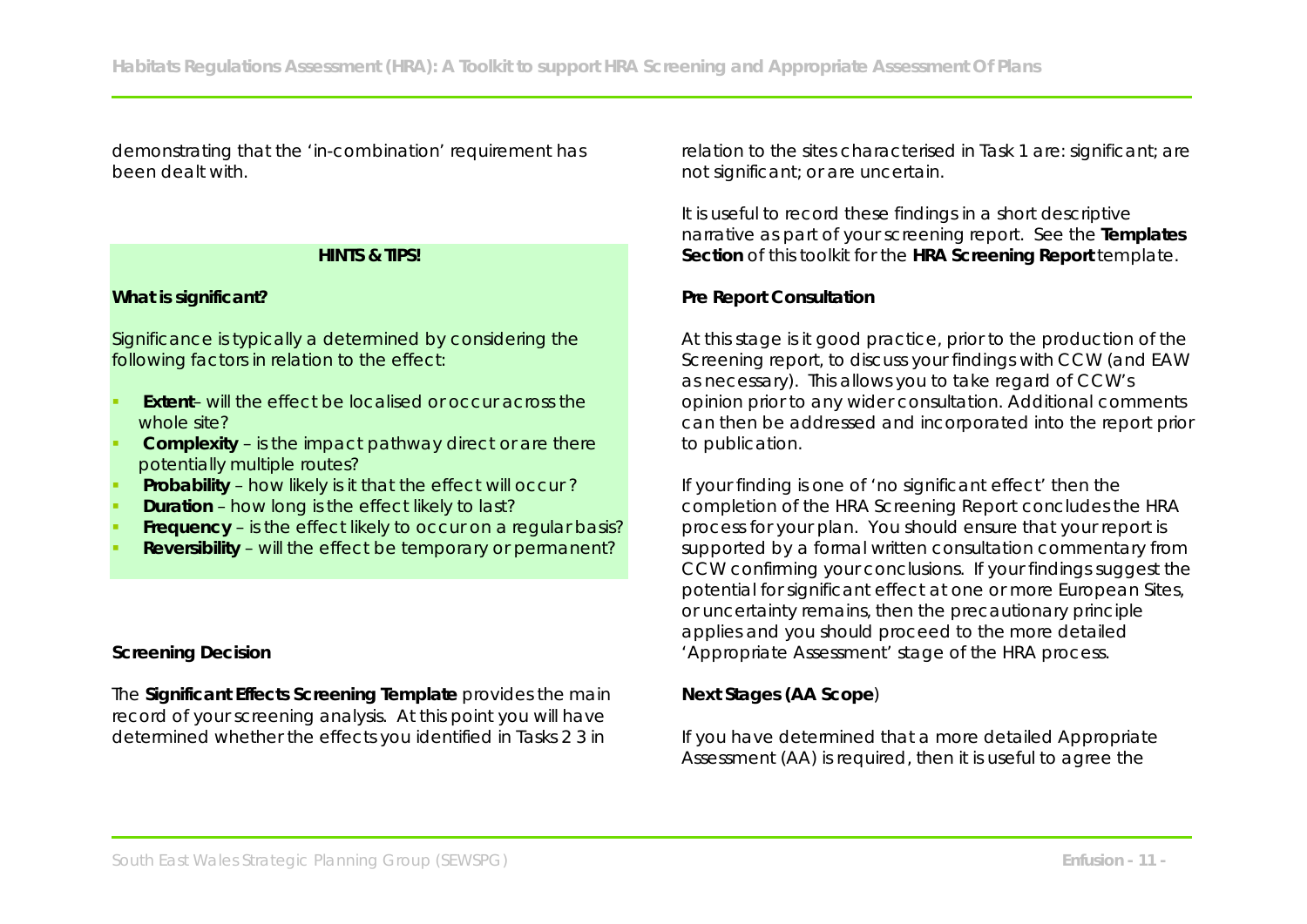scope of this work with CCW during your discussions and before concluding the screening consultation phase.

Your Screening work will have identified the nature of the impacts associated with your plan and the vulnerabilities associated with the European Site[s]. You should therefore seek advice on additional information to support the AA and also discuss and agree the proposed method for the AA (see the **Appropriate Assessment section** of this toolkit).

## **HRA Screening Report**

Use the **HRA Screening Report template**, provided in the **Templates Section** of this toolkit to complete and finalise your Screening. This Report provides a systematic and transparent record of your process and findings, including future AA work if required.

If the findings are that there will be no significant effect then the LPA should ensure that the HRA is submitted to WAG at the relevant formal plan consultation phase [deposit stage].

## **Consultation**

The Habitats Regulations [Section 85B(2)]require the plan making/competent authority to consult the appropriate nature conservation statutory body [CCW], however, the Regulations leave consultation with other bodies and the public to the discretion of the plan making authority. The draft WAG guidance states that it is good practice to make information on HRA available to the public at each formal development plan consultation stage.

It is, therefore, recommended that the HRA Screening Report is made available alongside the plan you have been assessing. In the case of Local Development Plans which have also been subject to Strategic Environmental Assessment and Sustainability Appraisal, the HRA Report may be linked to or if appropriate incorporated [e.g. as a distinct chapter] within these documents. The key requirement is for the HRA to be clearly identified and distinct process. The consultation period for the HRA should be in line with the requirements set out in the Community Involvement Scheme.

#### **HINTS & TIPS!**

**Carry out consultation with CCW iteratively as the HRA develops to ensure that your findings are well informed and supported. Wider stakeholders including, groups with nature conservation interests can provide useful information to support the assessment process.** 

## **TEMPLATES**

**The reporting template for the HRA Screening Report provides a structured way of reporting the Screening findings.**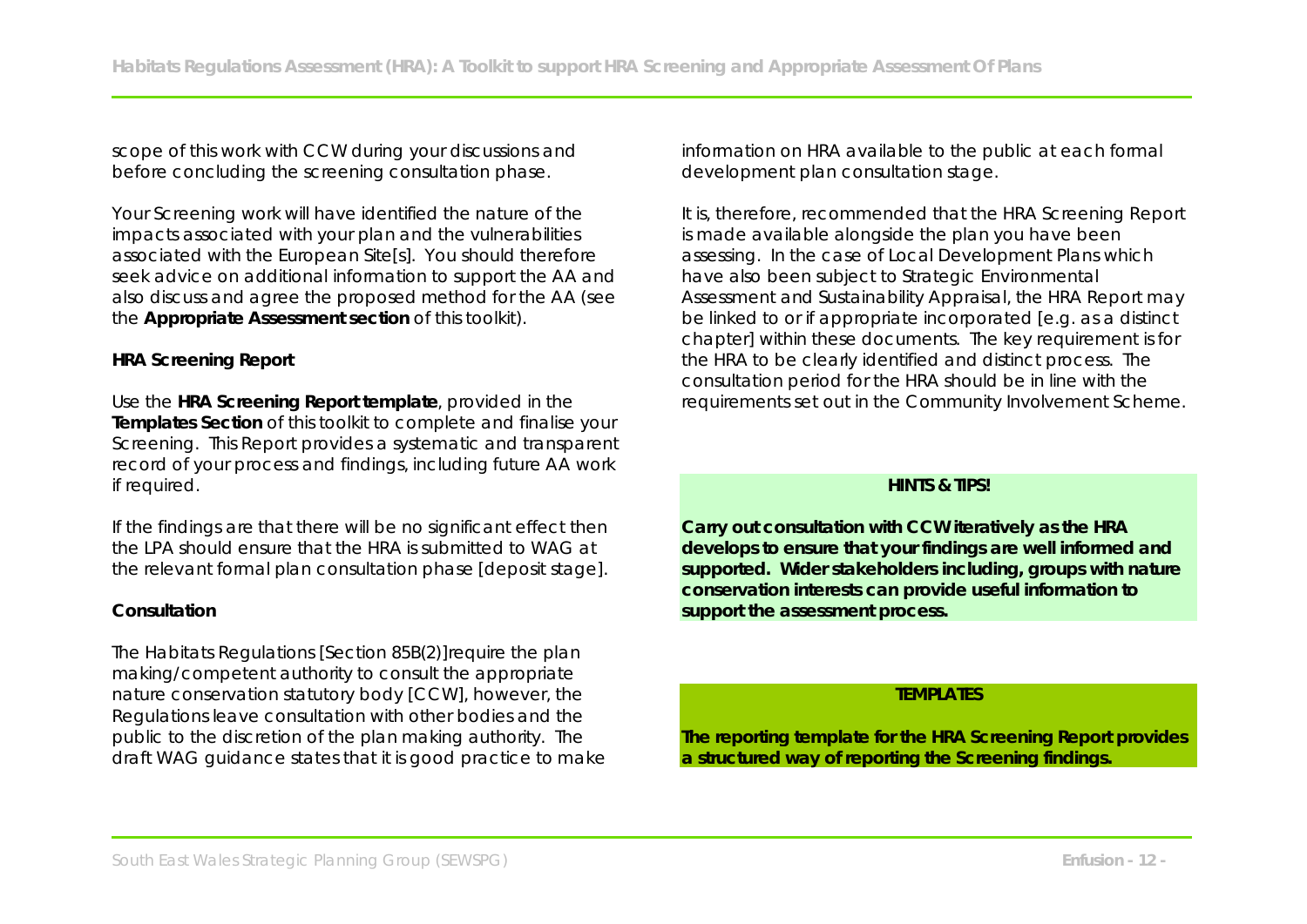# **APPROPRIATE ASSESSMENT**

#### **Introduction**

This section of the toolkit provides a framework for approaching the second stage of a HRA – the Appropriate Assessment (AA). The purpose of the AA is to critically examine the impacts identified by the Screening process and closely examine the effects on European sites and the potential for avoidance and mitigation.

**Appropriate Assessment Key Tasks**

The AA can be broken down into a number of key tasks.

**AA: Key Tasks**

- **Task 1: Scoping and Additional Information Gathering**
- **Task 2: Assessing the Impacts Appropriate Assessment**
- **Task 3: Avoidance and Mitigation**
- **Task 4: AA Conclusions and Recommendations**

**Task 1: Scoping and Additional Information Gathering**

The main purpose of scoping at this point of the HRA is to address information gaps and secure sufficient data to ensure that a meaningful AA of effects can be undertaken. This information gathering phase will be informed by your earlier consultation with CCW and wider stakeholders in the Screening stage.

The information gathered may include:

- *gathering more information about the European sites [s],* for example, survey/ study information that provides greater detail about the nature of the habitats/ species and their responses to identified effects
- *additional data on background environmental conditions*, for example, known concentrations of air pollutants at the site[s] and current background trends
- *further analysis of potential 'in-combination' plans and projects,* for example, known infrastructure projects will localised effects that may be relevant to the site[s] being assessed

#### **HINTS & TIPS!**

**The WAG guidance recognises that the HRA of plans under Regulation 85 will not as detailed, as that undertaken for project level consents assessed under Regulation 48 of the Habitats Regulations. Accordingly your approach should be as 'rigorous … as can reasonably be undertaken' given the constraints of content, details and geographic extent of the plan.**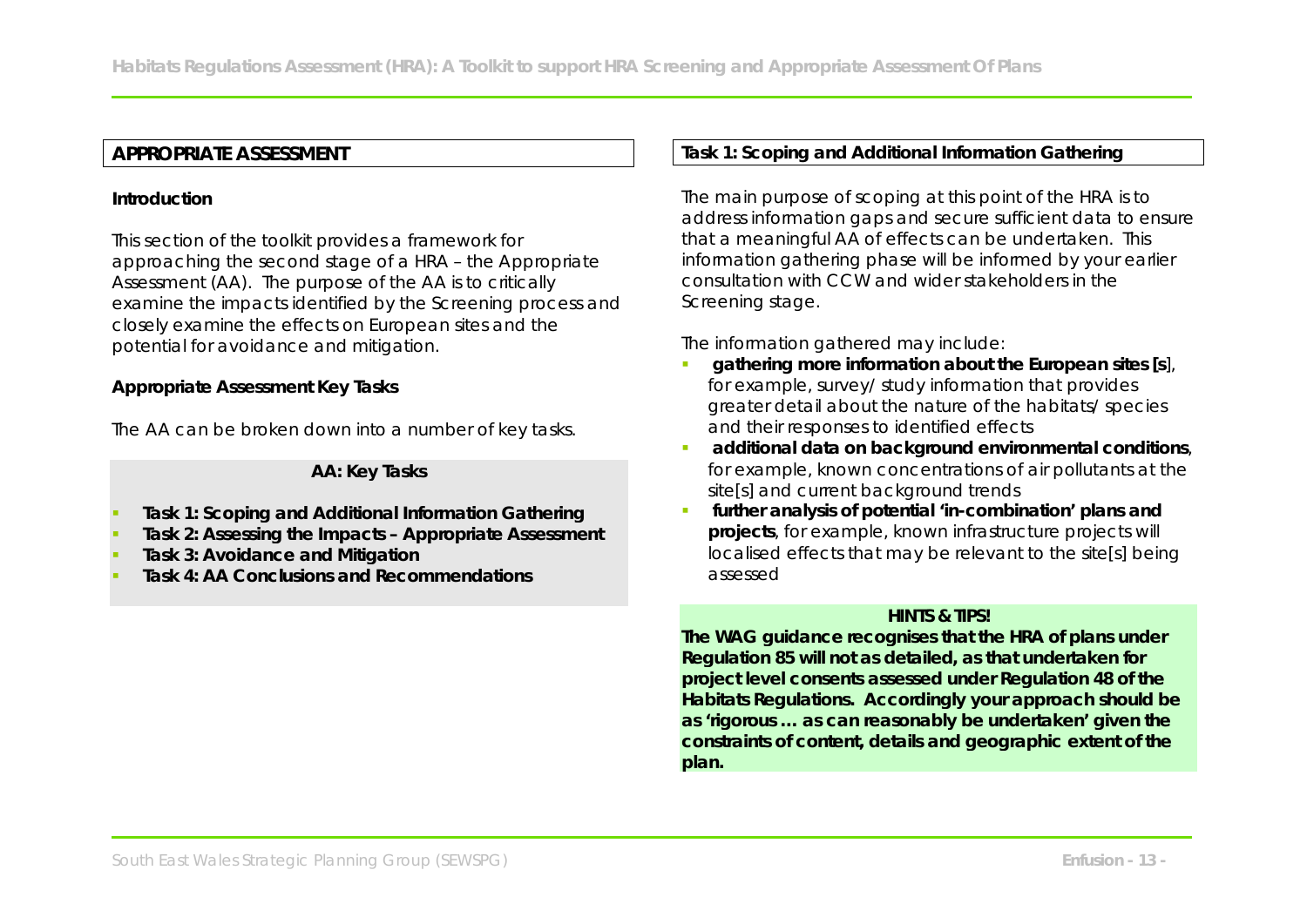#### **Task 2: Assessing the Impacts – Appropriate Assessment**

Examining the effects of the policies and proposals identified during the Screening phase is the core focus of the AA. The aim of Task 2 is to really concentrate on: the **nature** of the impact; its **magnitude;** and **likelihood** that it will persist during the plan's implementation phase.

To do this consideration should be given to whether the impacts are:

**Direct** – e.g. habitat loss

**Indirect** – e.g. disturbance or trampling due to recreation **Cumulative** – e.g. an increase air pollutants as a result of traffic growth

A useful approach for addressing these issues and ensuring that the AA is focused and systematic is to take each identified impact in turn and use a key set of questions to guide the assessment.

#### **Issue: E.g. Recreational Pressure**

**What are the issues arising from the plan?** Provide a comprehensive outline of the impacts identified and their origins; include consideration of whether the impacts are direct, indirect or cumulative.

**How might the European Site be affected?** Describe how the impacts identified may lead to effects at the sites given your knowledge about environmental conditions and vulnerabilities.

**What other plans and projects could lead to in-combination effects?** Revisit the screening analysis and your observations about the potential for cumulative impacts to ensure that you have capture the potential effect arising from the interaction of plans.

The answers to these questions will give you the core analysis for your assessment and the **Templates** section of this toolkit provides an **Appropriate Assessment Template** to capture and present the information.

It is possible that having completed this analysis the assessment indicates that there will be no significant effect. It is important to note that the onus is on the plan making authority to be *clear that there will be no adverse effect on integrity* a the site[s]. If uncertainty exists then the precautionary principle applies and significant effects should be assumed.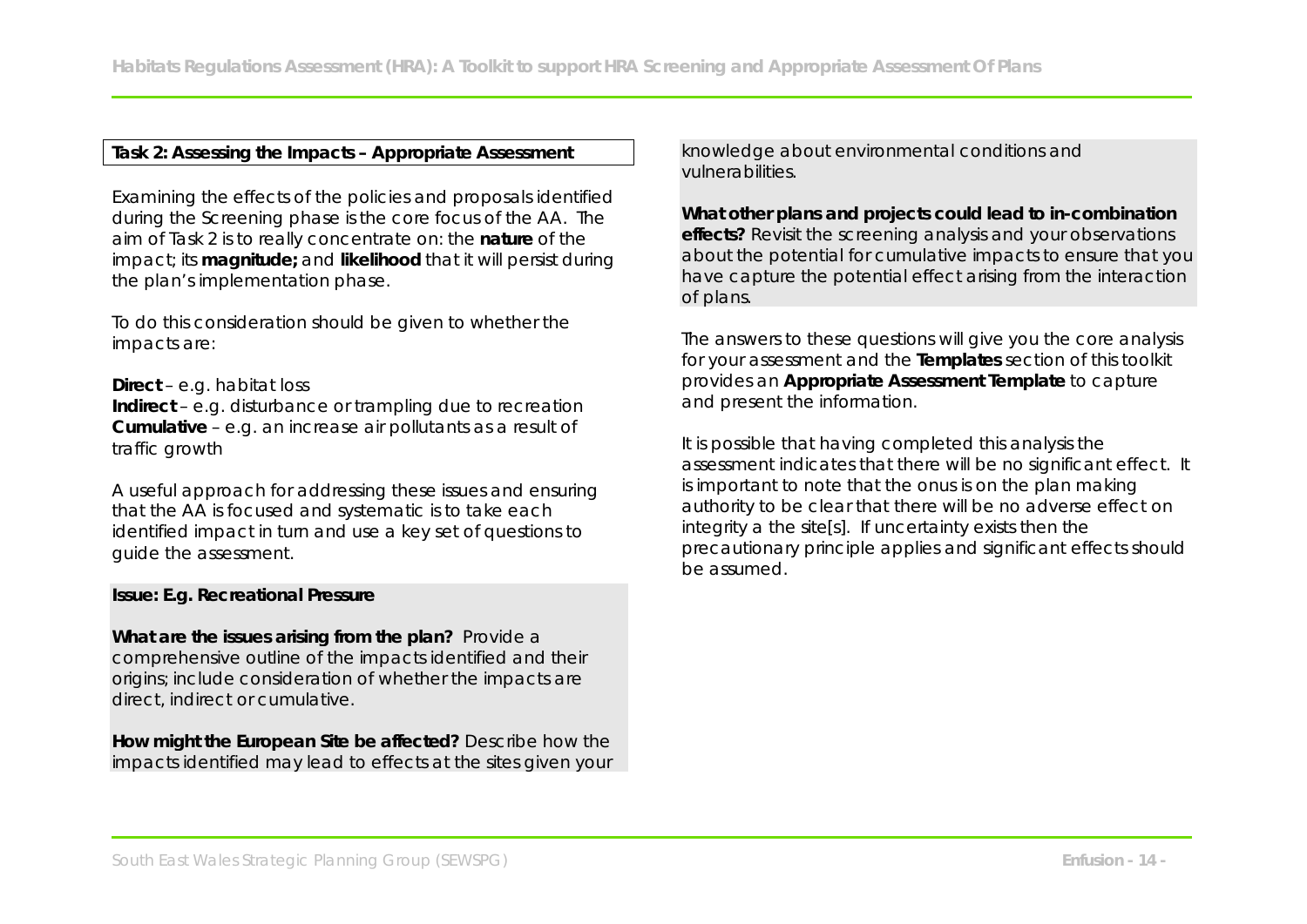#### **HINTS & TIPS!**

**It is recommended that the HRA process including the AA stage combines a 'plan' and a 'site' focus.** 

- Focusing on the **plan** helps you to understand which elements have the potential to affect European site integrity and how the plan may be amended to avoid or mitigate impacts arising.
- Focusing on the **site** ensure that you understand the environmental conditions of the site and the factors required to maintain site integrity, and therefore how the plan may impact. A site focus also closely reflects the intent of the Habitats Directive.

**Task 3: Mitigation Measures (avoidance)**

A core aim of HRA (and wider assessment processes SA/SEA) is to inform the planning process by sifting out potentially damaging elements of the plan and either replacing them with elements that can provide more positive outcomes, or developing policy safeguards that protect against damage at sensitive sites.

#### **HINTS & TIPS!**

**Recent case law has shown that mitigation measures can be taken into account when reaching a decision on the likelihood of significant effect.2**

Considering mitigation measures is, therefore, an integral part of the HRA process. At its simplest mitigation may be about removing the policy or proposal. Can the policy be amended? Can an alternative location be proposed?

Mitigation measures may also involve more targeted strategies, but you must be clear that it is possible for the solutions proposed to be delivered through the planning system and have a means for ensuring that they will be effective.

Mitigation examples:

<u>.</u>

- Provision of defined alternative recreational spaces to buffer SAC where housing allocations threaten disturbance
- **Include requirements for pollution control strategies** at employment sites where risks to SAC downstream
- Ensuing provision of alternative water supplies/ strict standards for water efficiency/ neutrality supply drawn from European Site

 $2$  Hart District Council Vs Secretary of State for Communities and Local Government (May 2008); Planning (25th July, 2008) Mitigation Plan Counts on Appropriate Assessment.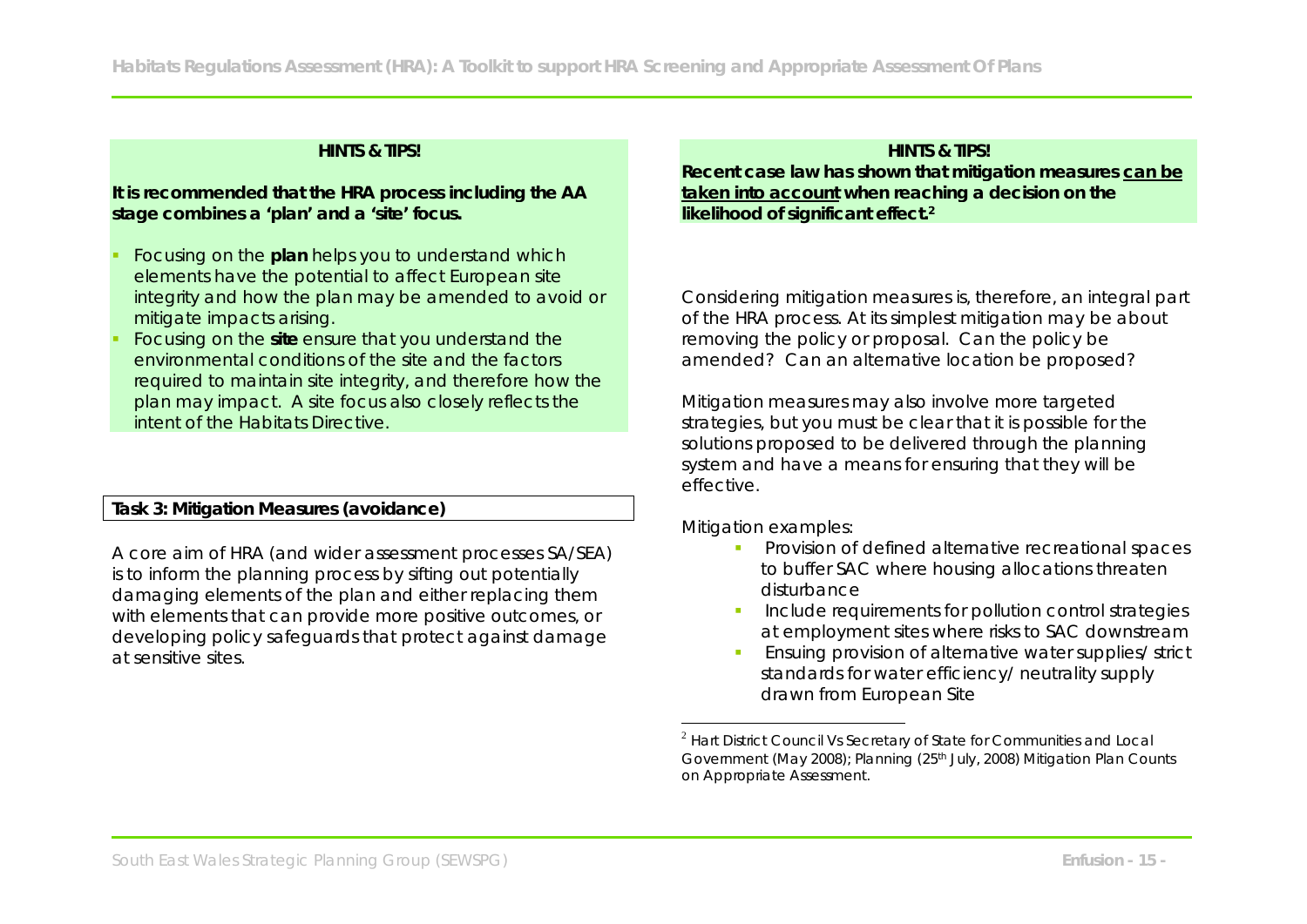# **Task 4: AA Conclusions & Recommendations**

Following the assessment and, if necessary the consideration of mitigation measures, you should be in a position to set out your conclusions as to whether the plan is likely to have a significant effect on the integrity of the European site[s] under consideration. If you have determined that mitigation measures will be required, then you must indicate clearly how implementation will take place to ensure that there will be no significant effect.

If our final conclusions are that the plan will not adversely affect the integrity of any European site then you should summarise the findings of your assessment. Use the **HRA Report Template** from the **Templates** section of the toolkit to organise your analysis.

#### **Task 5: Consultation**

As noted previously it is good practice to consult iteratively with your key [including statutory] stakeholders during the HRA process. If you have proposed mitigation measures as part of the AA stage, then it useful at this stage to seek their views on whether your proposals are robust and can be implemented; as well as on the conclusions of the assessment overall.

### **HINT & TIPS!**

**Authorities should use the HRA process to amend and develop the plan in order to avoid, remove or mitigate significant effects on European sites.** 

**It is considered that only in exceptional circumstances will HRAs progress to the consideration of Alternative Solutions and Imperative Reasons of Overriding Public Interest (IROPI) – these are difficult hurdles to pass, as yet untested in UK law.** 

**Remaining Adverse Effects on Site Integrity**

If the conclusion of your assessment is that adverse effects on site integrity remain then you are referred to the current WAG guidance which sets out diagrammatically how to comply with Regulations 85C and 85E. In summary, the key steps to follow are:

**1. Consideration of Alternative Solutions**

**2. Imperative Reasons of Overriding Public Interest ((IROPI)**

**Alternative Solutions**

Whilst the official guidance details the consideration of alternatives as an option following the main AA, in reality reasonable alternatives should be taken into account